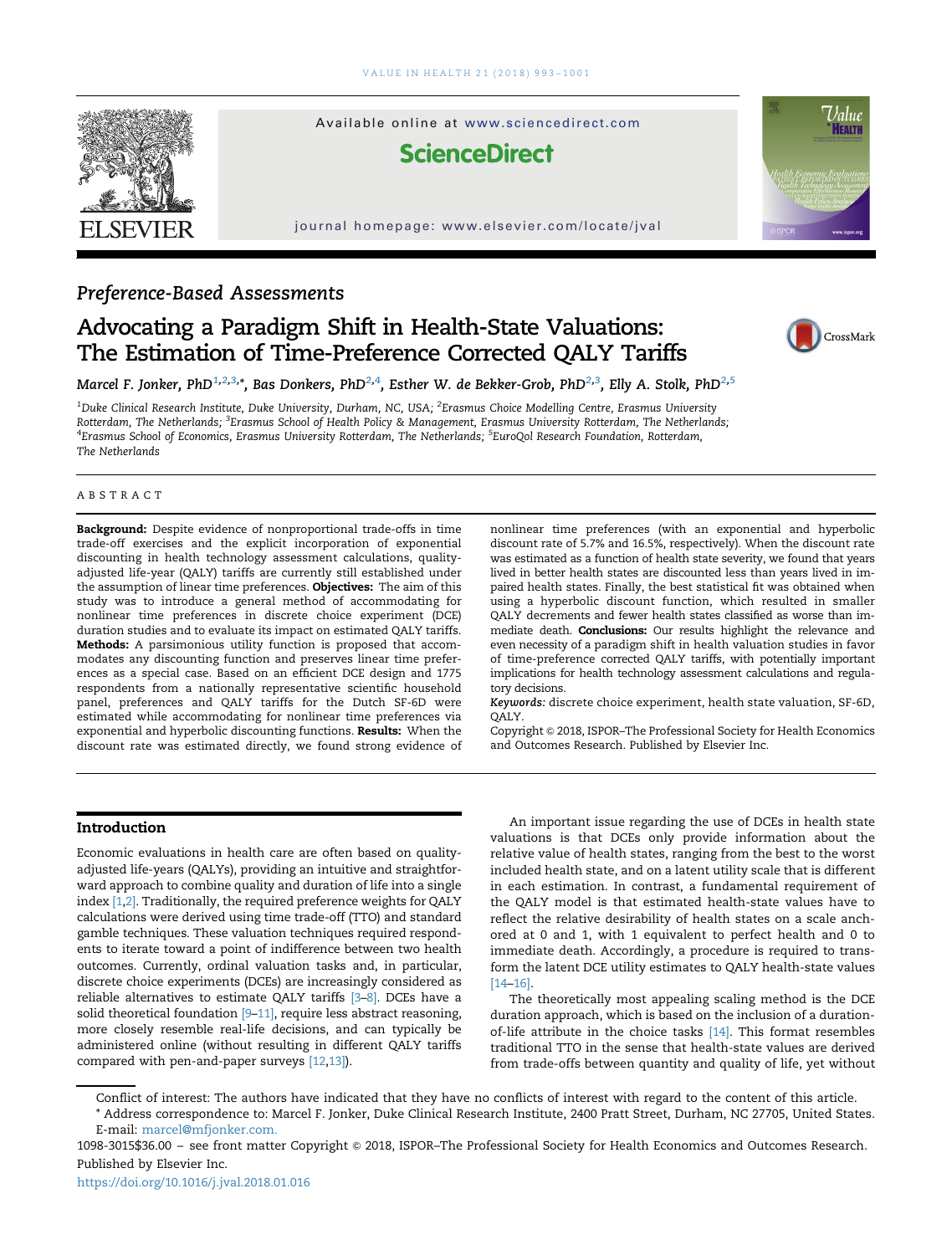requiring respondents to iterate toward a point of indifference. However, DCE duration data have, thus far, typically been analyzed under the assumption of linear time preferences. This makes sense because linear time preferences are congruent with the analysis of traditional TTO data, adhere to the QALY assumption of constant proportional trade-offs, and keep the construction of the experimental design relatively straightforward. However, this assumption ignores the fact that linear time preferences are hardly ever observed in human decision making [\[17\]](#page-7-0) and the existing evidence on the not-so-constant proportional trade-offs in TTO [\[18\].](#page-8-0)

Accordingly, this article aims to introduce a general method of accommodating for nonlinear time preferences in DCE duration studies and to evaluate its empirical relevance by using a DCE duration design that is specifically optimized to measure deviations from linear time preferences. Combined with an empirical application in a large, online scientific panel, this allows for the measurement of nonlinear time preferences with substantial statistical power. On the basis of the presented evidence, we intend to establish the presence of nonlinear time preferences and initiate a discussion about the desirability and necessity of time-preference corrected QALY tariffs, which could have serious implications for cost– utility comparisons in health technology assessment (HTA) applications.

# Methods

#### Conceptual Model

In the DCE duration literature, health-state preferences are derived by using choice tasks that require respondents to choose between living longer in a relatively bad health states or living for a shorter period in a relatively good health state. Here, the utility that respondent  $i$  obtains from alternative  $j$  in choice task  $t$  is usually the product of the health state characteristics  $(X_{ijt})$  and accompanying preference parameters  $(\beta_i)$  multiplied by the number of life years, T<sub>ijt</sub>, that is:

$$
U_{ijt} = ( \beta_i X_{ijt} ) T_{ijt} + \varepsilon_{ijt}
$$
 (1)

with the error term,  $\varepsilon_{\text{ijt}}$ , reflecting the impact of unobserved characteristics on respondents' choices [\[19\]](#page-8-0). Note that this specification is quite flexible by not imposing any structure on the functional form between brackets (i.e.,  $\beta_i X_{ijt}$ ). The multiplicative structure also conveniently anchors immediate death at 0 on the utility scale. However, equation (1) is simultaneously very restrictive by imposing linear time preferences (i.e., each additional lifeyear receives the same utility). We aim to relax this assumption by introducing a class of utility functions that allows for the accommodation of nonlinear time preferences while preserving the option of linear time preferences as a special case. In our suggested approach, obtained utilities are still defined as the product of quality and quantity of life, but with the latter included as the net present value (NPV) of the number of life years T. This results in the following specification:

$$
U_{ijt} = (\beta_i X_{ijt}) NPV_{ijt} + \varepsilon_{ijt}
$$
 (2)

where the  $NPV_{ijt}$  is defined as:

$$
NPV_{ijt} = \sum PV_{(r,s)}, s = 1 \text{to} T_{ijt}
$$
\n(3)

One of the major benefits of the proposed methodology is that any discounting function can be used to calculate the present value (PV) of future life-years T; equation (3) only states that the NPV is the sum of the present values of all future years lived and thus depends on the type of discount function, the discount rate, r, and, of course, on the number of life years, T.

#### Empirical Application: Deriving a Value Set for the Dutch SF-6D

The impact of accommodating for nonlinear time preferences in health-state valuations is evaluated in an empirical application based on the Dutch SF-6D. The SF-6D is a six-dimensional healthstate classification that includes the dimensions physical functioning, role limitations, social functioning, pain, mental health, and vitality. It was developed by Brazier et al. [\[20\]](#page-8-0) and is directly based on a subset of questions from either the SF-36 or SF-12, which are well-validated and commonly used health measurement instruments. SF-6D health states are defined by selecting one level from each dimension. Depending on the specific version of the SF-6D, each dimension has either four to six levels (the SF-36 version [\[20\]](#page-8-0)), or three to five levels (the SF-12 version [\[21\]\)](#page-8-0). In this study, the SF-12 version was used ([Table 1\)](#page-2-0). This version has the practical advantage of having fewer levels per health dimension, which made it easier for respondents to differentiate between the various levels.

#### The Discrete Choice Experiment

Health states in the DCE were hence defined in terms of the attributes and levels (e.g., PF1, PAIN2) as described in [Table 1](#page-2-0) and combined with a duration of life attribute [\(Fig. 1\)](#page-3-0).

To make it easier for respondents to evaluate SF-6D health states, some of the regularly recurring text in the Role Limitations and Pain attributes was included in the attribute description rather than in the level description. Additionally, to reduce the task complexity of the DCE duration format and to create a DCE design that allowed for the measurement of nonlinear time preferences, three types of constraints were imposed. The first type was aimed at improving the internal consistency of health states, which was done by blocking the occurrence of several combinations of health state attributes in the DCE design. More specifically, PAIN5, MH5, and VIT5 were not allowed to be combined with RL1, and, after evaluation of the comments received from respondents in the pilot study, MH5 and VIT5 were not allowed to be combined with SF1. These constraints avoided evocation of health states that respondents might consider internally conflicting, such as pain that interferes extremely with one's normal work but without any role limitations. It should be noted that the number of constraints was deliberately minimized to avoid too much impact on the statistical efficiency of the DCE design.

The second set of constraints resulted in the "matched pairwise" choice format that was previously introduced by Jonker et al. [\[13\].](#page-7-0) An example of matched pairwise choice task is shown in [Figure 1.](#page-3-0) First, the respondents were asked to indicate which health profile (A or B) they preferred. Here, the duration of life was always constrained to be identical for both alternatives, implying that the choice was only determined by the relative attractiveness of the health states. Three of the six attributes were always constrained to have the same value, which further simplified the choice tasks [\[22](#page-8-0)–[24\].](#page-8-0) In the subsequent matched choice task, respondents were asked which health profile (B or C) they preferred. Option B here was always the same as in the first task, and option C always represented perfect health with a shorter duration of life. Together with the "traffic-light" color coding system that was used (with green assigned to the best attribute level, orange to the middle attribute level, red to the worst attribute level, and intermediate colors to intermediate levels), these constraints were implemented to reduce the complexity of the DCE duration format.

The third and final set of constraints pertained to the duration levels, which were restricted to integer values (i.e., whole years) for values equal to or larger than 1 year and restricted to 2, 3, 6, or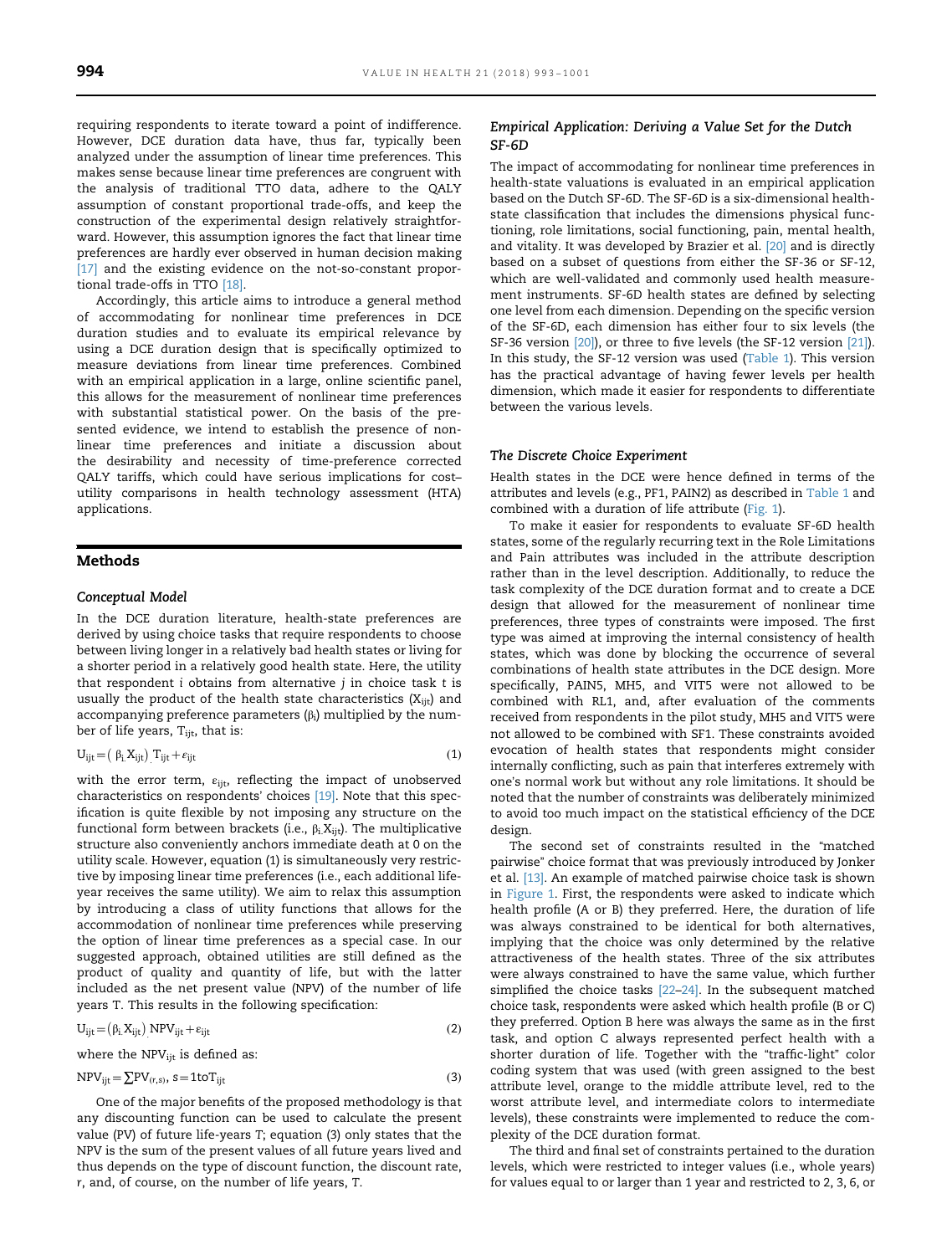<span id="page-2-0"></span>

| Table 1 - The SF-6D (SF-12 version). |                                                                                                                                                                              |                   |                                                                                                                 |  |  |
|--------------------------------------|------------------------------------------------------------------------------------------------------------------------------------------------------------------------------|-------------------|-----------------------------------------------------------------------------------------------------------------|--|--|
| <b>Physical Functioning</b>          |                                                                                                                                                                              |                   |                                                                                                                 |  |  |
| PF1                                  | Your health does not limit you in moderate activities.                                                                                                                       | PAIN1             | You have pain that does not interfere with your<br>normal work (both outside the home and<br>housework) at all. |  |  |
| PF <sub>2</sub>                      | Your health limits you a little in moderate activities.                                                                                                                      | PAIN <sub>2</sub> | You have pain that interferes with your normal<br>work (both outside the home and housework)<br>a little bit.   |  |  |
| PF3                                  | Your health limits you a lot in moderate activities.                                                                                                                         | PAIN3             | You have pain that interferes with your normal<br>work (both outside the home and housework)<br>moderately.     |  |  |
|                                      |                                                                                                                                                                              | PAIN4             | You have pain that interferes with your normal<br>work (both outside the home and housework)<br>quite a bit.    |  |  |
|                                      |                                                                                                                                                                              | PAIN5             | You have pain that interferes with your normal<br>work (both outside the home and housework)<br>extremely.      |  |  |
| Role Limitations                     |                                                                                                                                                                              | Mental Health     |                                                                                                                 |  |  |
| RL1                                  | You have no problems with your work or other regular daily<br>activities as a result of your physical health or any emotional<br>problems.                                   | MH <sub>1</sub>   | You feel downhearted and low none of the time.                                                                  |  |  |
| RL2                                  | You are limited in the kind of work or other activities as a result of<br>your physical health,                                                                              | MH <sub>2</sub>   | You feel downhearted and low a little of the time,                                                              |  |  |
| RL3                                  | You accomplish less than you would like as a result of emotional<br>problems.                                                                                                | MH <sub>3</sub>   | You feel downhearted and low some of the time,                                                                  |  |  |
| RL4                                  | You are limited in the kind of work or other activities as a result of<br>your physical health and accomplish less than you would like<br>as a result of emotional problems. | MH <sub>4</sub>   | You feel downhearted and low most of the time.                                                                  |  |  |
|                                      |                                                                                                                                                                              | MH <sub>5</sub>   | You feel downhearted and low all of the time.                                                                   |  |  |
| Social Functioning                   |                                                                                                                                                                              | Vitality          |                                                                                                                 |  |  |
| SF1                                  | Your health limits your social activities none of the time.                                                                                                                  | VIT1              | You have a lot of energy all of the time.                                                                       |  |  |
| SF <sub>2</sub>                      | Your health limits your social activities a little of the time.                                                                                                              | VIT <sub>2</sub>  | You have a lot of energy most of the time.                                                                      |  |  |
| SF <sub>3</sub>                      | Your health limits your social activities some of the time.                                                                                                                  | VIT <sub>3</sub>  | You have a lot of energy some of the time.                                                                      |  |  |
| SF4                                  | Your health limits your social activities most of the time.                                                                                                                  | VIT4              | You have a lot of energy a little of the time.                                                                  |  |  |
| SF <sub>5</sub>                      | Your health limits your social activities all of the time.                                                                                                                   | VIT5              | You have a lot of energy none of the time.                                                                      |  |  |
|                                      | From Brazier et al. [21].                                                                                                                                                    |                   |                                                                                                                 |  |  |

9 months otherwise. To ensure sufficient variation in the duration levels, not all choice tasks were optimized by using a standard 10-year time frame. Two choice tasks (in each subdesign) were optimized with durations for options A and B in the range of 3 to 8 years, and two in the range of 16 to 20 years. Option C (i.e., perfect health) necessarily had a smaller duration than option B to avoid strictly dominant choice tasks. Hence, all duration levels were selected as an integral part of the design optimization algorithm (see the subsequent section) in conjunction with the selection of health states. Note that [Tables A1 and](#page-7-0) [A2 in eAppendix A](#page-7-0) contain an overview of the selected duration levels in the DCE designs, with all durations adhering to the described constraints.

# Optimization of the DCE Design

To be able to implement the imposed constraints while ensuring sufficient statistical efficiency, the DCE design was constructed by using a Bayesian efficient design algorithm [\[25\]](#page-8-0). Given that suitable priors were unavailable, a two-step procedure was used. An initial DCE design was constructed by using prior information from a conditional logistic regression based on SF-6D rank data obtained from UK respondents [\[26\].](#page-8-0) These prior data were not on the appropriate scale but did reflect the ordinal structure of the SF-6D attributes. The resulting DCE design was administered to a

pilot sample ( $N = 569$  completes) to obtain more reliable and directly relevant estimates. These estimates were subsequently used to improve the main DCE design that was used to collect data for all remaining respondents.

Further robustness and additional variation in the attribute levels was introduced by simultaneously optimizing eight different DCE subdesigns. The implementation of such a heterogeneous DCE design comes at no additional cost to respondents because each respondent is only randomly assigned to one of the subdesigns. However, the use of several subdesigns increases the robustness and efficiency of the overall design [\[27\].](#page-8-0)

The heterogeneous design optimizations were implemented in Matlab and distributed on the Dutch Life Science Grid [\[28\].](#page-8-0) Health states and durations of life were selected to minimize the weighted average Bayesian D-efficiency of the DCE design, with one third of the weight assigned to the combined (i.e., population) D-efficiency and two thirds of the weight assigned to the individual D-efficiencies of the subdesigns. For the pilot study, 250 Latin hypercube draws were used and for the main design 25,000 draws. Both the pilot and main design were optimized for an additive main-effects multinomial logit model, which accommodated both linear and nonlinear time preferences. Each subdesign consisted of 14 matched pairwise choice tasks, resulting in an overall DCE design, with 112 matched pairwise choice tasks and a total of 224 paired comparisons.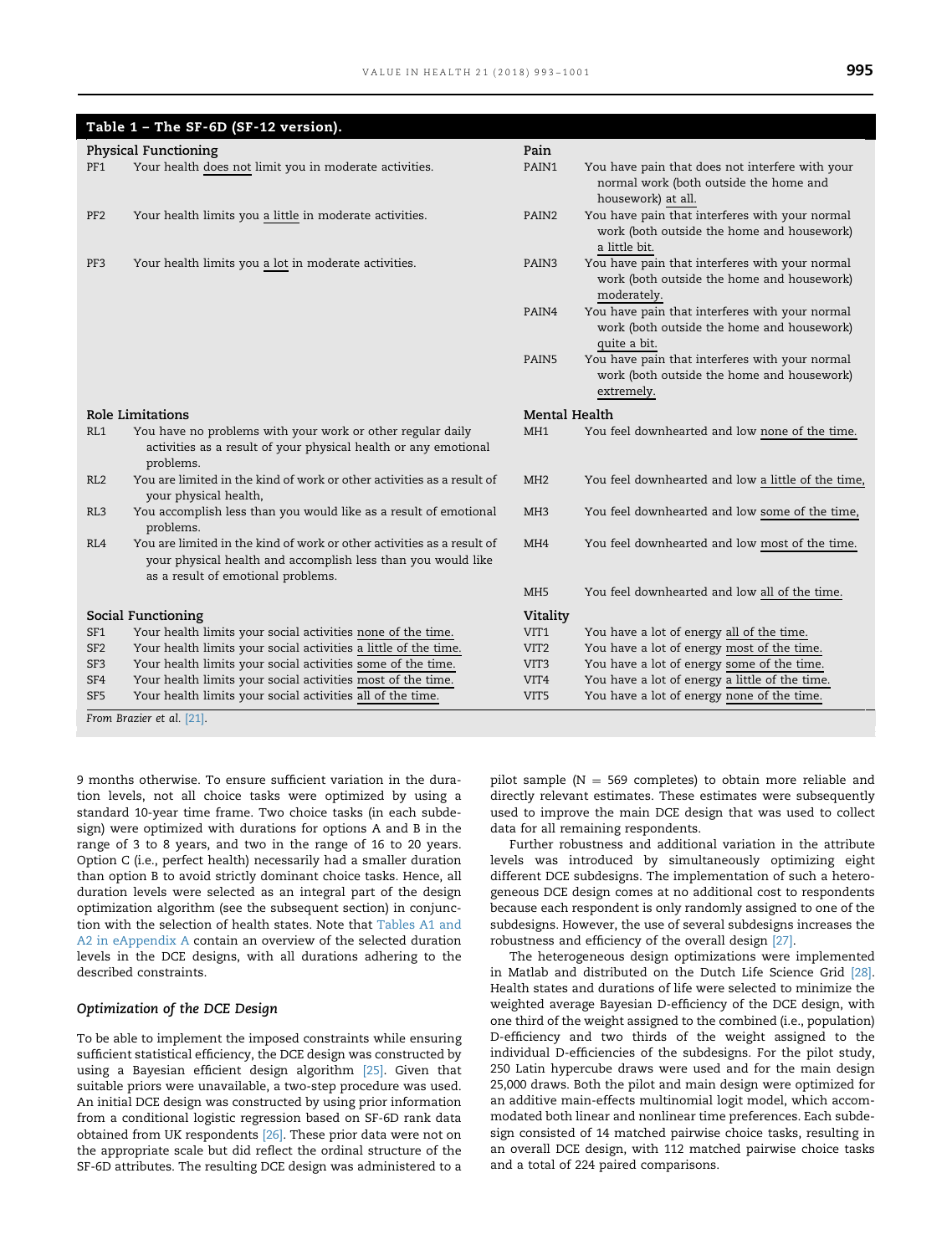# <span id="page-3-0"></span> $(A)$  Initial choice task

#### **Which option do you prefer, A or B?**

| 1. Physical functioning               |  |  |  |  |  |
|---------------------------------------|--|--|--|--|--|
| (limitations with moderate activities |  |  |  |  |  |

*es such as moving a table, pushing a vacuum cleaner or playing golf)*

**2.** Role limitations

(limitations with work or other daily activities as a *result of your physical health and/or emotional problems, such as feeling depressed or anxious)*

- **3. Social functioning** (limitations with your social activities, like visiting with *friends, rela-ves, etc.)*
- **4. Pain** (limitations with your work, both outside the home and *housework, as a result of pain)*
- **5. Mental health** *(feeling downhearted and low)*
- **6. Vitality**
	- *(having a lot of energy)*
- **10 years**in this health state, followed by death
- Your health limits you a little in moderate activities

 $\rightarrow$ 

→

→

→

┶

- You accomplish less than you would like as a result of emotional problems
- Your health limits your social activities some of the time
- You have pain that **does not**  interfere with your normal

work **at all**

- You feel downhearted and low **none of the time**
- You have a lot of energy all of the time

# $\Box$

**10 years**in this health

#### **10 years**in this health state, followed by death

- Your health limits you a little in moderate activities
- You **do not** accomplish less than you would like as a result of physical or emotional problems
- Your health limits your social activities some of the time
- You have pain that interferes with your normal work **extremely**
- You feel downhearted and low most of the time
- You have a lot of energy all of the time

 $\Box$ 

**10 years** in the health the health of the health of the health of the health of the health of the health of the health of the health of the health of the health of the health of the health of the health of the health of t

# **7 years**in this health state, followed by death

- Your health **does not** limit you in moderate activities
- You **do not** accomplish less than you would like as a result of physical or emotional problems
- Your health limits your social activities none of the time
- You have pain that **does not**  interfere with your normal work **at all**
- You feel downhearted and low **none of the time**
- You have a lot of energy all of the time

**7 years**in this health

□



#### **Which option do you prefer, B or C?**

|                                                                                                                                                                                    |               | 10 years in this health<br>state, followed by death                             | <b>10 years</b> in this health<br>state, followed by death                                            | <b>7 years</b> in this health<br>state, followed by death                                             |
|------------------------------------------------------------------------------------------------------------------------------------------------------------------------------------|---------------|---------------------------------------------------------------------------------|-------------------------------------------------------------------------------------------------------|-------------------------------------------------------------------------------------------------------|
| <b>Physical functioning</b><br>1.<br>(limitations with moderate activities such as moving a<br>table, pushing a vacuum cleaner or playing golf)                                    | $\rightarrow$ | Your health limits you<br>a little in moderate activities                       | Your health limits you<br>a little in moderate activities                                             | Your health does not limit you<br>in moderate activities                                              |
| 2. Role limitations<br>(limitations with work or other daily activities as a<br>result of your physical health and/or emotional problems,<br>such as feeling depressed or anxious) | →             | You accomplish less than you<br>would like as a result of<br>emotional problems | You do not accomplish less<br>than you would like as a result<br>of physical or emotional<br>problems | You do not accomplish less<br>than you would like as a result<br>of physical or emotional<br>problems |
| 3. Social functioning<br>(limitations with your social activities, like visiting with<br>friends, relatives, etc.)                                                                 | →             | Your health limits your social<br>activities some of the time                   | Your health limits your social<br>activities some of the time                                         | Your health limits your social<br>activities none of the time                                         |
| 4. Pain<br>(limitations with your work, both outside the home and<br>housework, as a result of pain)                                                                               | $\rightarrow$ | You have pain that does not<br>interfere with your normal<br>work at all        | You have pain that interferes<br>with your normal work<br>extremely                                   | You have pain that does not<br>interfere with your normal<br>work at all                              |
| 5. Mental health<br>(feeling downhearted and low)                                                                                                                                  | →             | You feel downhearted and low<br>none of the time                                | You feel downhearted and low<br>most of the time                                                      | You feel downhearted and low<br>none of the time                                                      |
| 6. Vitality<br>(having a lot of energy)                                                                                                                                            | $\rightarrow$ | You have a lot of energy<br>all of the time                                     | You have a lot of energy<br>all of the time                                                           | You have a lot of energy<br>all of the time                                                           |

Fig. 1 – Visual presentation of the matched pairwise choice tasks. A, Type I choice task. B, Matched type II choice task.

#### Survey Administration and Instrument

The DCE was administered in a large, nationally representative, scientific Dutch online household panel: the Longitudinal Internet Studies for the Social Sciences (LISS) [\[29\].](#page-8-0) This panel is subsidized by the Dutch government, with the goal of improving

the climate for innovation in The Netherlands and providing a platform for researchers to pilot innovative methodologies. The LISS consists of 5000 households, comprising roughly 8000 individuals randomly drawn from the population register of Statistics Netherlands. Panel members are invited to complete

□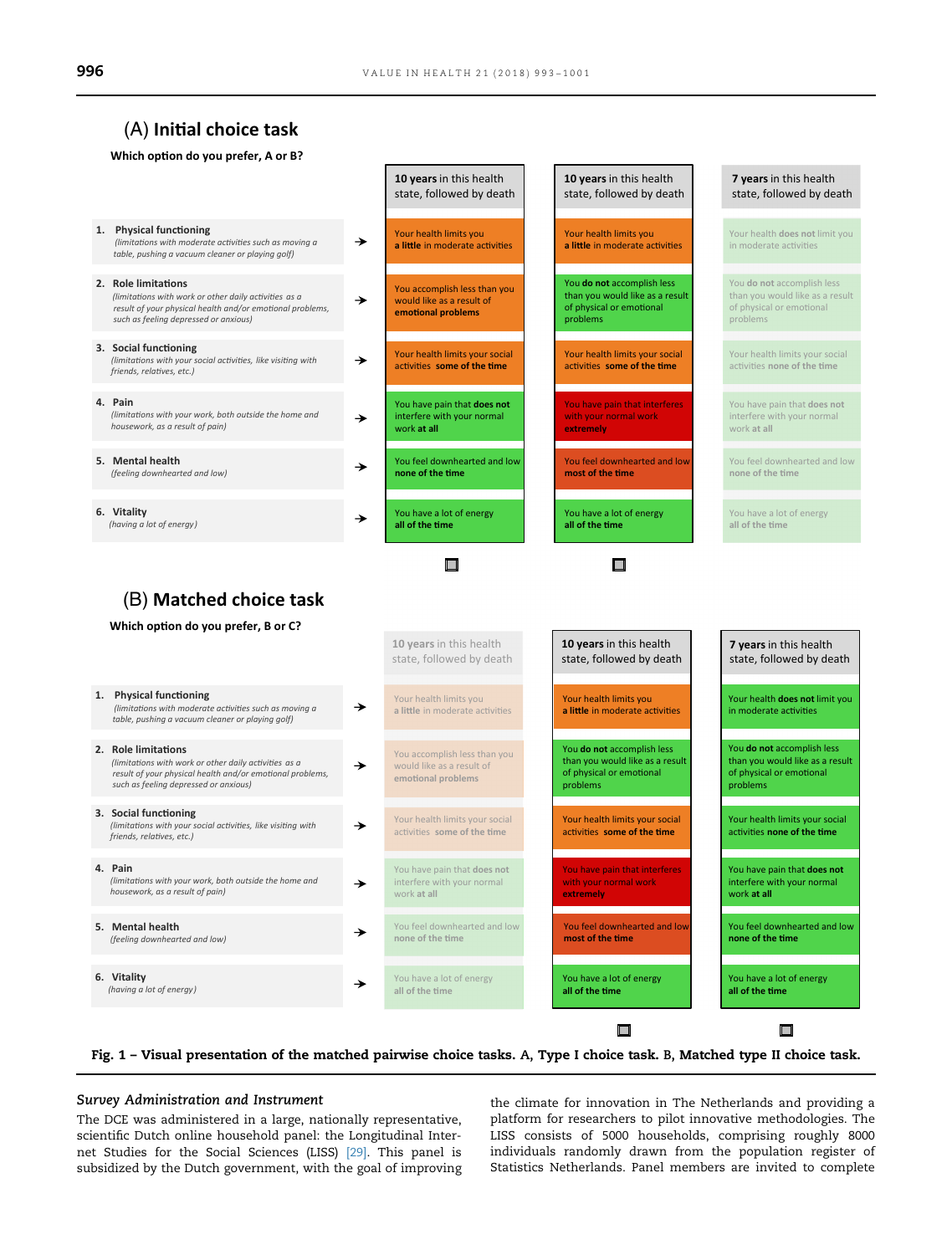online questionnaires every month for about 15 to 30 minutes in total, for which they receive a small financial compensation.

The survey started with a brief introduction, followed by a question in which respondents were asked to rate their current health in terms of the attributes and levels of the SF-6D. This procedure familiarized respondents with the format of the health states that was used in the DCE. Subsequently, two warm-up questions, with a careful explanation of the layout and structure of the choice tasks, were included. Then, the actual set of 14 matched pairwise choice tasks were shown, and at the end of the survey, several cognitive debriefing questions were included (see [eAppendix C](#page-7-0) for an overview of the full instrument). Note that respondents received a random order of the SF-6D health attributes, although for each respondent, the same order of attributes was used in the self-rating, the warm-up questions, and the 14 matched pairwise choice tasks. This minimized potential attribute-order effects without requiring respondents to reorient to a new attribute order after each new choice task [\[30,31\].](#page-8-0)

#### Statistical Analyses

Utility decrements and QALY estimates for the SF-6D were obtained by using four different statistical models. All models were based on an additive main effects specification without interactions between attribute levels except for those between the quantity and quality of life.

Specification 1

In the first model specification, linear time preferences were imposed (cf. equation 1).

#### Specification 2

In the second model specification, nonlinear time preferences were accommodated for using the standard exponential discounting function, defined as  $PV(r,s) = EXP(-r * s)$  [\[32\].](#page-8-0) After working out the summation, equation (3) combined with an exponential PV simplifies into a standard annuity with exponential discount rate, r;

$$
NPV_{itj} = T_{itj} \t\t if \t r = 0
$$

$$
=(1-\exp(-rT_{itj}))/(exp(r)-1) \quad \text{if } r\neq 0 \tag{4}
$$

As shown, when the discount rate equals zero, all future lifeyears receive unit weight and the NPV equals T; the latter implies that equation (1) indeed forms a special case of the more general model specification based on equations 2 and 4.

#### Specification 3

In the third model specification, nonlinear time preferences were again accommodated for using the exponential discounting function. However, instead of estimating the discount rate, r, directly, the discount rate was decomposed as:

$$
r = \gamma_1 + \gamma_2 * (\mu X_{itj})
$$
\n<sup>(5)</sup>

with ( $\mu$ . $X_{itj}$ ) reflecting the health state severity and  $\gamma$  denoting the regression coefficients to be estimated. This specification reflected that the discount rate may depend on the severity of the health states under evaluation. For example, living an additional 10 years in perfect health is likely more attractive (and consequently less severely discounted) compared with living an 10 additional years in a relatively poor health state. Note that the DCE design was not specifically optimized to identify this specification; hence, more elaborate models with

nonlinear and/or discontinuous discount rates were not investigated.

#### Specification 4

In the fourth and final model specification, nonlinear time preferences were accommodated for by using the most commonly used alternative to exponential discounting, which is hyperbolic discounting defined as  $PV(r,s) = 1/(1 + r^*)$  [\[33\]](#page-8-0). Again, working out the summation of 1 to T in equation (3), the NPV for the hyperbolic function was implemented as:

$$
NPV_{itj} = T_{itj} \t\t if \t=0
$$

$$
= (1/r) * [\psi (1 + 1/r + T_{ij}) - \psi (1 + 1/r)] \text{ if } r > 0
$$
 (6)

with  $\psi$  denoting the di-gamma function. As shown, linearity was preserved as a special case, but negative values of the hyperbolic discount rate were not supported. Note that the summation in equation (3) could also be calculated recursively, which would allow for negative hyperbolic discount rates at the expense of additional computation time.

All four model specification assumed IID Gumbel distributed error terms and respondent-specific β-parameters that were multivariate normal distributed with population mean, μ, and covariance matrix, Σ:

$$
\beta_{i} \sim \text{multivariate Normal } (\mu, \Sigma). \tag{7}
$$

This implies a standard mixed logit specification. Furthermore, with all SF-6D attributes dummy coded and with the best levels used as reference categories, the models' intercepts captured the utility of perfect health and thereby the highest possible utility. The latter permitted the calculation of standardized health-state decrements on the QALY scale by dividing all elements in the vector  $\mu$  by the intercept, that is, the first element of  $\mu$ :

$$
QALYtariff = \mu/\mu_{(1)}.
$$
 (8)

All model specifications were programmed in the BUGS language and fitted using OpenBUGS utilizing Bayesian Markov chain Monte Carlo (MCMC) methods. This involved selecting prior densities for the unknown model parameters and updating those densities with the likelihood of the observed data. Uninformative normal priors (i.e., with means of zero and standard deviations of 10) were assigned to  $\mu$ , r, and  $\gamma$  and a Wishart prior with an identity scale matrix and 21 degrees of freedom to Σ. Standard Gibbs updates were used to update  $\mu$  and  $\Sigma$ , antithetic Metropoliswithin-Gibbs update steps to update  $\beta$  and  $\gamma$ , and slice sampling update steps were used to update r. All estimations used 15,000 iterations to let three MCMC chains converge and 45,000 iterations to reliably approximate the posterior distributions. Convergence was evaluated on the basis of a visual inspection of the chains and diagnostics proposed by Geweke [\[34\]](#page-8-0). The statistical fit of the models was evaluated based on the Watanabe-Akaike information criterion (WAIC) [\[35\]](#page-8-0) and individual-level McFadden  $R<sup>2</sup>$  statistics [\[36\].](#page-8-0)

#### Results

A sample of 2579 panel members ages 18 years or greater was invited to participate in the survey, resulting in 1775 completes (69%), 25 dropouts  $(<1%)$ , and a non-response rate of 30%. The non-response rate was similar to those typically observed in the LISS panel and the number of dropouts was, given the length of the survey and complexity of the choice tasks, smaller than a priori anticipated. The evaluation questions at the end of the survey confirmed that the choice tasks were manageable for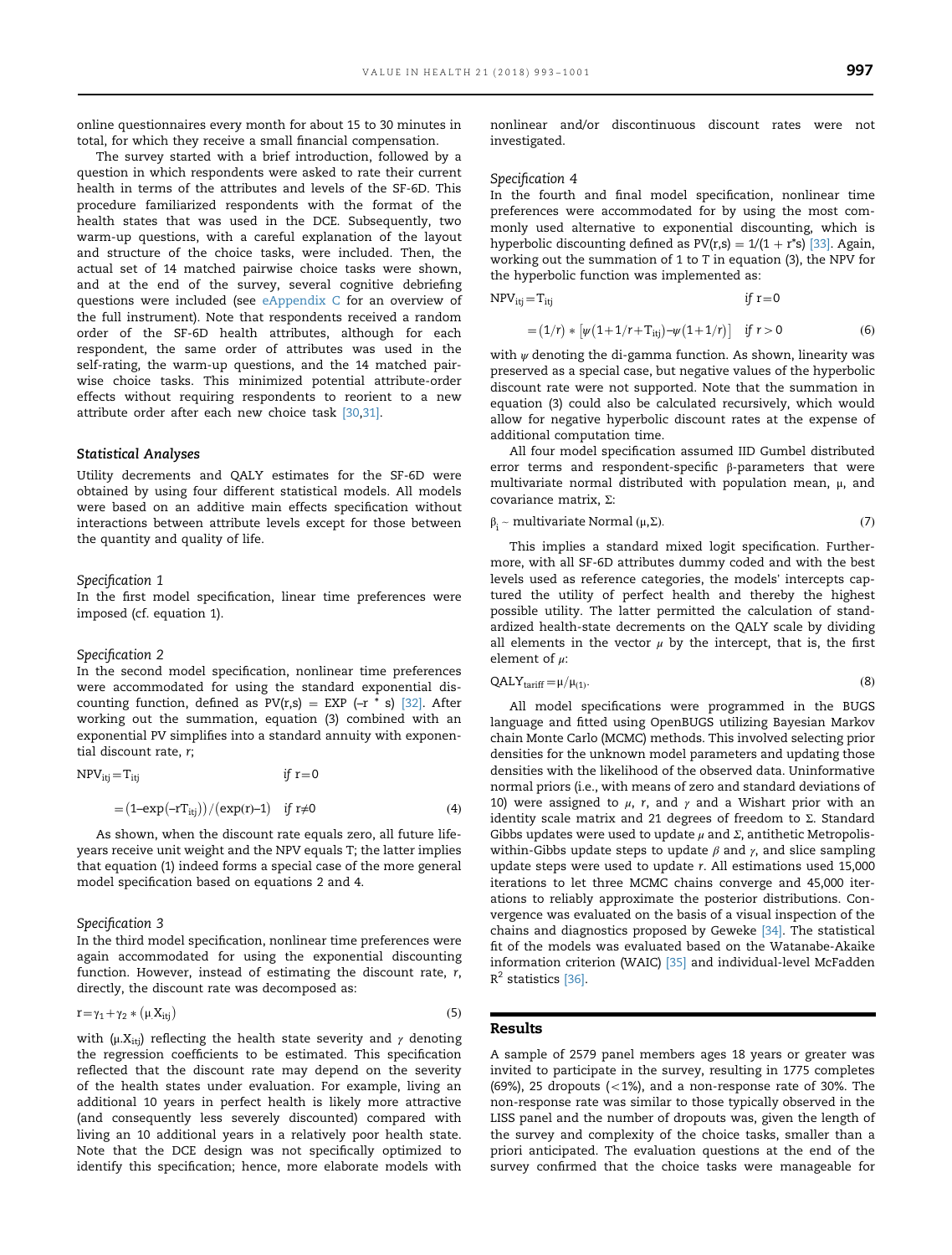almost all respondents: 6% of the included respondents considered the choice tasks "very unclear" and 10% "unclear." The remaining 84% considered the questions "neutral," "clear," or "very clear." Additionally, only 47 of the 1775 respondents (2.6%) had an individual-level  $R^2$  statistic that was insignificantly different from zero (i.e., indistinguishable from random choice behavior). Because the exclusion of these respondents had a negligible impact on the estimation results, no respondents were dropped from the sample. [Table D1 in eAppendix D](#page-7-0) contains the descriptive statistics of all included respondents.

Table 2 presents the results of the four model specifications on the latent utility scale. In all specifications, the estimates were logically consistent, had the correct sign, and were statistically significant (i.e., have small standard errors and 95% credible intervals that did not contain zero). The pain and mental health domains were considered most important by respondents and had approximately twice the weight of that of the other SF-6D domains. All nonlinear time preference specifications provided an improvement in WAIC compared with the first specification that imposed linearity. In the second specification, clear evidence of nonlinear time preferences was found with an estimate of the exponential discount rate of 5.7%. The third specification additionally confirmed that the value of the discount rate depends on the severity of the health state under evaluation. More specifically, with the estimates of  $\gamma_1$  of 0.063,  $\gamma_2$  of -0.005 and with the latent utility values ranging from 1.70 to –0.86 (i.e., the latent utility values of the best and worst possible health states), the discount rate

ranged from 5.4% to 6.7%. The fourth specification performed best in terms of WAIC and confirmed that respondents were more likely to make choices based on a hyperbolic than exponential discounting function.

[Figure 2](#page-6-0) and [Table 3](#page-6-0) contain the results of the model specifications on the QALY scale, which allows for the obtained parameter estimates to be directly compared across the four specifications. As shown, the QALY tariff of the standard model had stronger (i.e., more negative) decrements than those of the models that take nonlinear time preferences into account. The difference was about 5% to 10%. Whether the discount rate was estimated directly, as in specification 2, or was allowed to depend on the severity of the health states under evaluation, as in specification 3, had a negligible impact on the QALY tariff. In contrast, the difference between exponential and hyperbolic discounting did have an impact on the resulting QALY tariff, with the latter resulting in slightly smaller decrements.

# Discussion

This paper has introduced a general method of accommodating for nonlinear time preferences in DCE duration studies and has evaluated its empirical relevance in an empirical example. Based on a nationally representative sample of 1775 participants and an efficient DCE duration design, a QALY tariff for the Dutch SF-6D was estimated under the assumption of linear as well as nonlinear time preferences. Clear evidence of nonlinear time

| Table 2 - Estimates of $\mu$ , r, and $\gamma$ on the latent utility scale. |                                                   |                                                   |                                                          |                                                  |  |
|-----------------------------------------------------------------------------|---------------------------------------------------|---------------------------------------------------|----------------------------------------------------------|--------------------------------------------------|--|
|                                                                             | 1. Linear time<br>preferences<br>(no discounting) | 2. Nonlinear time<br>preferences<br>(exponential) | 3. Nonlinear time<br>preferences<br>(severity dependent) | 4. Nonlinear time<br>preferences<br>(hyperbolic) |  |
| Perfect health                                                              | 1.25(0.034)                                       | 1.74(0.055)                                       | 1.70(0.061)                                              | 2.30(0.113)                                      |  |
| PF <sub>2</sub>                                                             | $-0.07(0.004)$                                    | $-0.08$ (0.005)                                   | $-0.08(0.005)$                                           | $-0.10(0.007)$                                   |  |
| PF3                                                                         | $-0.26(0.008)$                                    | $-0.34(0.010)$                                    | $-0.33(0.012)$                                           | $-0.42$ (0.019)                                  |  |
| RL2                                                                         | $-0.11(0.005)$                                    | $-0.13(0.006)$                                    | $-0.13(0.006)$                                           | $-0.16(0.008)$                                   |  |
| RL3                                                                         | $-0.14(0.005)$                                    | $-0.16(0.006)$                                    | $-0.16(0.007)$                                           | $-0.19(0.009)$                                   |  |
| RL4                                                                         | $-0.24(0.007)$                                    | $-0.29(0.009)$                                    | $-0.29(0.009)$                                           | $-0.36(0.014)$                                   |  |
| SF <sub>2</sub>                                                             | $-0.04(0.003)$                                    | $-0.03(0.004)$                                    | $-0.03$ (0.004)                                          | $-0.04(0.006)$                                   |  |
| SF3                                                                         | $-0.07(0.004)$                                    | $-0.08$ (0.005)                                   | $-0.07$ (0.006)                                          | $-0.09$ (0.007)                                  |  |
| SF4                                                                         | $-0.15(0.005)$                                    | $-0.19(0.007)$                                    | $-0.19(0.008)$                                           | $-0.24(0.012)$                                   |  |
| SF5                                                                         | $-0.25(0.007)$                                    | $-0.32(0.009)$                                    | $-0.32(0.011)$                                           | $-0.40(0.017)$                                   |  |
| PAIN2                                                                       | $-0.08(0.004)$                                    | $-0.09(0.005)$                                    | $-0.09(0.004)$                                           | $-0.11(0.006)$                                   |  |
| PAIN3                                                                       | $-0.22$ (0.006)                                   | $-0.27(0.008)$                                    | $-0.26(0.008)$                                           | $-0.34(0.014)$                                   |  |
| PAIN4                                                                       | $-0.31(0.008)$                                    | $-0.40(0.011)$                                    | $-0.39(0.013)$                                           | $-0.51(0.022)$                                   |  |
| PAIN5                                                                       | $-0.53(0.013)$                                    | $-0.69$ (0.018)                                   | $-0.67(0.021)$                                           | $-0.87(0.036)$                                   |  |
| MH <sub>2</sub>                                                             | $-0.07(0.004)$                                    | $-0.07(0.005)$                                    | $-0.07$ (0.005)                                          | $-0.09$ (0.006)                                  |  |
| MH <sub>3</sub>                                                             | $-0.13(0.005)$                                    | $-0.16(0.006)$                                    | $-0.15(0.006)$                                           | $-0.19(0.009)$                                   |  |
| MH <sub>4</sub>                                                             | $-0.31(0.008)$                                    | $-0.40(0.011)$                                    | $-0.39(0.013)$                                           | $-0.50(0.021)$                                   |  |
| MH <sub>5</sub>                                                             | $-0.48(0.012)$                                    | $-0.63(0.016)$                                    | $-0.62$ (0.019)                                          | $-0.80(0.032)$                                   |  |
| VIT <sub>2</sub>                                                            | $-0.05(0.004)$                                    | $-0.04(0.005)$                                    | $-0.04$ (0.005)                                          | $-0.05(0.006)$                                   |  |
| VIT <sub>3</sub>                                                            | $-0.10(0.004)$                                    | $-0.12$ (0.005)                                   | $-0.12$ (0.005)                                          | $-0.15(0.008)$                                   |  |
| VIT4                                                                        | $-0.19(0.006)$                                    | $-0.23(0.007)$                                    | $-0.23(0.008)$                                           | $-0.29(0.013)$                                   |  |
| VIT5                                                                        | $-0.27(0.007)$                                    | $-0.34(0.010)$                                    | $-0.34(0.011)$                                           | $-0.44(0.019)$                                   |  |
| r                                                                           |                                                   | 0.057(0.003)                                      |                                                          | 0.165(0.016)                                     |  |
| $\gamma_1$                                                                  |                                                   |                                                   | 0.063(0.004)                                             |                                                  |  |
| $\gamma_2$                                                                  |                                                   |                                                   | $-0.005(0.002)$                                          |                                                  |  |
| WAIC (lower $=$ better)                                                     | 47,296                                            | 47,098                                            | 47,182                                                   | 47,005                                           |  |
| $\rm N$<br>Mean posterior estimates with standard deviations in parentheses | 1775                                              | 1775                                              | 1775                                                     | 1775                                             |  |

⁎ Mean posterior estimates with standard deviations in parentheses.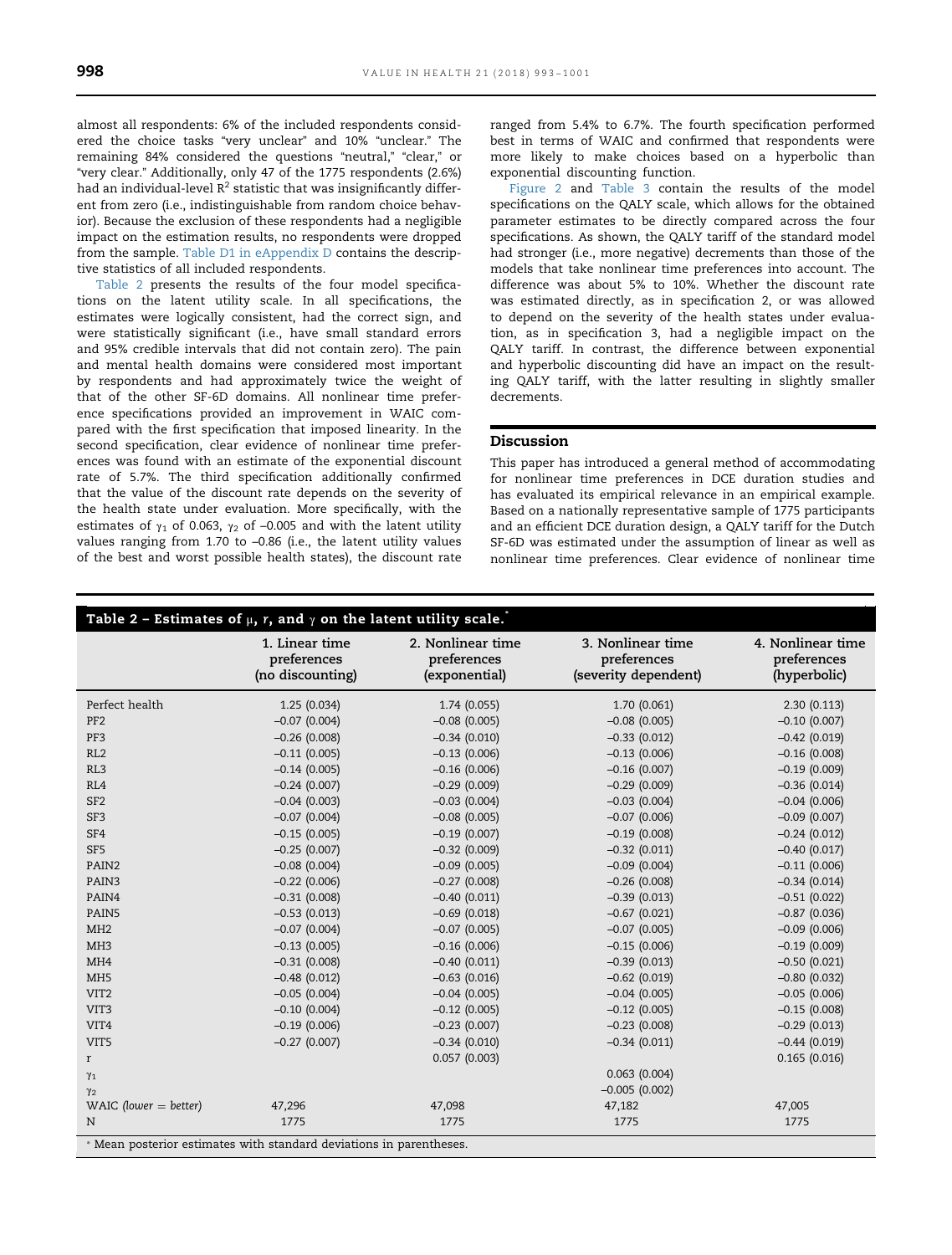<span id="page-6-0"></span>

preferences was established, with estimated exponential and hyperbolic discount rates of 5.7% and 16.5%, respectively. Compared with exponential discounting, the analyses based on hyperbolic discounting provided a better fit to the data and thus resulted in a more reliable separation between time and healthstate preferences.

Of course, QALY tariffs are mainly used in HTA, where exponential discounting on health effects is already universally applied. Accordingly, QALY tariffs as used in HTA applications are actually already assumed to be free (or statistically purged) from confounding time preferences, which makes the time-preference corrected QALY tariffs as proposed in this article preferable from a HTA perspective. Furthermore, the discount rates as used in HTA are typically unrelated to empirically observed discount rates [\[37,38\],](#page-8-0) which means that estimated empirical discount rates (which depend on the discounting function used) are currently less important than the quality of the time-preference correction. Of course, the fact that empirical discount rates are not considered in HTA applications may be related to the historical absence of reliable empirical discount rates. From this perspective, it does make sense to report empirical exponential discount rates. However, the estimation of empirical discount rates will not be of immediate relevance for HTA; discount rates in HTA have to at least partially reflect societal concerns, and, more importantly,

| Table 3 - SF-6D estimates on the QALY scale.        |                                                   |                                                   |                                                          |                                                  |  |
|-----------------------------------------------------|---------------------------------------------------|---------------------------------------------------|----------------------------------------------------------|--------------------------------------------------|--|
|                                                     | 1. Linear time<br>preferences<br>(no discounting) | 2. Nonlinear time<br>preferences<br>(exponential) | 3. Nonlinear time<br>preferences<br>(severity dependent) | 4. Nonlinear time<br>preferences<br>(hyperbolic) |  |
| Perfect health                                      | 1.00                                              | 1.00                                              | 1.00                                                     | 1.00                                             |  |
| PF <sub>2</sub>                                     | $-0.05(0.003)$                                    | $-0.05(0.003)$                                    | $-0.05(0.003)$                                           | $-0.04(0.003)$                                   |  |
| PF3                                                 | $-0.21(0.006)$                                    | $-0.19(0.006)$                                    | $-0.19(0.006)$                                           | $-0.18(0.006)$                                   |  |
| RL2                                                 | $-0.09(0.003)$                                    | $-0.07(0.003)$                                    | $-0.07(0.003)$                                           | $-0.07(0.003)$                                   |  |
| RL3                                                 | $-0.11(0.004)$                                    | $-0.09(0.004)$                                    | $-0.09(0.004)$                                           | $-0.08(0.004)$                                   |  |
| RL4                                                 | $-0.19(0.005)$                                    | $-0.17(0.005)$                                    | $-0.17(0.005)$                                           | $-0.16(0.005)$                                   |  |
| SF <sub>2</sub>                                     | $-0.03(0.003)$                                    | $-0.02$ (0.003)                                   | $-0.02$ (0.003)                                          | $-0.02$ (0.003)                                  |  |
| SF <sub>3</sub>                                     | $-0.05(0.003)$                                    | $-0.04(0.003)$                                    | $-0.04(0.003)$                                           | $-0.04(0.003)$                                   |  |
| SF4                                                 | $-0.12(0.004)$                                    | $-0.11(0.004)$                                    | $-0.11(0.004)$                                           | $-0.10(0.004)$                                   |  |
| SF <sub>5</sub>                                     | $-0.20(0.006)$                                    | $-0.18(0.006)$                                    | $-0.19(0.006)$                                           | $-0.18(0.006)$                                   |  |
| PAIN <sub>2</sub>                                   | $-0.06$ (0.003)                                   | $-0.05(0.003)$                                    | $-0.05(0.003)$                                           | $-0.05(0.003)$                                   |  |
| PAIN3                                               | $-0.18(0.005)$                                    | $-0.16(0.005)$                                    | $-0.16(0.005)$                                           | $-0.15(0.005)$                                   |  |
| PAIN4                                               | $-0.25(0.007)$                                    | $-0.23(0.007)$                                    | $-0.23(0.007)$                                           | $-0.22$ (0.007)                                  |  |
| PAIN5                                               | $-0.42$ (0.011)                                   | $-0.40(0.011)$                                    | $-0.40(0.011)$                                           | $-0.38(0.011)$                                   |  |
| MH2                                                 | $-0.06$ (0.003)                                   | $-0.04(0.003)$                                    | $-0.04(0.003)$                                           | $-0.04(0.003)$                                   |  |
| MH <sub>3</sub>                                     | $-0.11(0.004)$                                    | $-0.09(0.004)$                                    | $-0.09(0.004)$                                           | $-0.08$ (0.004)                                  |  |
| MH <sub>4</sub>                                     | $-0.25(0.007)$                                    | $-0.23(0.007)$                                    | $-0.23(0.007)$                                           | $-0.22$ (0.007)                                  |  |
| MH <sub>5</sub>                                     | $-0.39(0.010)$                                    | $-0.36(0.010)$                                    | $-0.36(0.010)$                                           | $-0.35(0.01)$                                    |  |
| VIT <sub>2</sub>                                    | $-0.04(0.003)$                                    | $-0.02$ (0.003)                                   | $-0.02$ (0.003)                                          | $-0.02$ (0.003)                                  |  |
| VIT <sub>3</sub>                                    | $-0.08(0.003)$                                    | $-0.07(0.003)$                                    | $-0.07(0.003)$                                           | $-0.06$ (0.003)                                  |  |
| VIT <sub>4</sub>                                    | $-0.15(0.005)$                                    | $-0.13(0.005)$                                    | $-0.13(0.005)$                                           | $-0.13(0.004)$                                   |  |
| VIT <sub>5</sub>                                    | $-0.21(0.006)$                                    | $-0.20(0.006)$                                    | $-0.20(0.006)$                                           | $-0.19(0.006)$                                   |  |
| % SF-6D health states worse<br>than immediate death | 13.1%                                             | 7.1%                                              | 7.2%                                                     | 4.7%                                             |  |
| Worst possible SF-6D<br>health state (3-4-5-5-5-5)  | $-0.62$                                           | $-0.50$                                           | $-0.51$                                                  | $-0.44$                                          |  |

⁎ Mean posterior estimates with standard deviations in parentheses.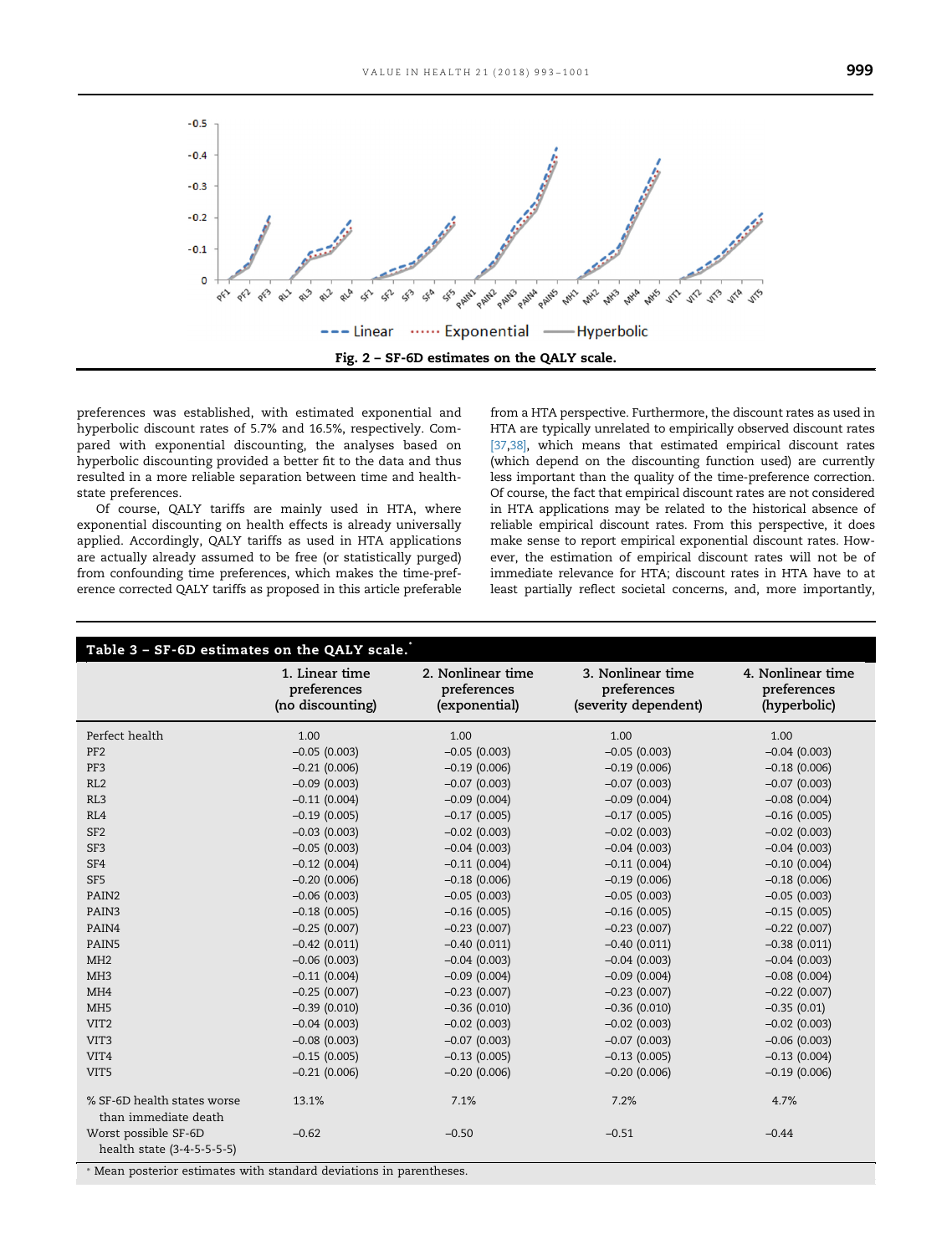<span id="page-7-0"></span>they are often simply set equal to the discount rate on costs to ensure time-consistent decisions [\[38\].](#page-8-0)

At the same time, the disentanglement of health-state and time preferences in DCE duration studies does have a direct impact on the results obtained from HTA studies. As shown in [Table 3,](#page-6-0) when assuming linear time preferences, 13.1% of all SF-6D health states are classified as worse than immediate death, which reduces to approximately 7.1% and 4.7% when assuming exponential and hyperbolic discounting, respectively. These percentages directly correspond to the smaller utility decrements and a narrower QALY range as obtained when accommodating for nonlinear time preferences and, in turn, result in more conservative estimates of costs per QALY in HTA studies.

Interestingly, the assumption of linear time preferences offers at least a partial explanation for the relatively low QALY values that have thus far been reported in DCE duration studies compared with studies based on TTO [\[39\].](#page-8-0) Even though accommodating nonlinear time preferences is expected to affect both TTO and DCE, it is likely to have a stronger impact on DCEs. In TTO tasks, it is directly observed whether health states are considered better or worse than immediate death. In contrast, in DCE duration studies, health states worse than immediate death are identified by extrapolating observed trade-offs to the hypothetical case of zero duration of life (i.e., immediate death). The assumptions that constitute those extrapolations have a direct impact on the fraction of health states better or worse than death. The stronger the curvature in the time preferences, the fewer the health states that will be classified as worse than immediate death, resulting in proportionally smaller QALY decrements. Accordingly, the presented results suggest that adequate modeling of time preferences is an essential requirement for the validity of DCE duration results and that caution is warranted when interpreting results obtained in studies that imposed linear preferences.

Taking a somewhat broader perspective, it is clear that DCE duration approaches are expanding our understanding of time preferences in the QALY framework. From a historical point of view, there has been considerable evidence of nonproportional trade-offs in TTO studies, albeit often based on relatively small samples and sometimes with inconclusive results [\[19\].](#page-8-0) With DCE duration methods, it has become possible to collect larger data sets at lower costs and to include more choice tasks per respondent than feasible with TTO or standard gamble valuation methods. This has provided the possibility to unequivocally establish the relevance and merit of accommodating for nonlinear time preferences in health-state valuations. Additionally, as shown in this article, the estimation of models that explicitly accommodate nonlinear time preferences can be relatively straightforward and doing so avoids potentially severely downwards biased QALY tariffs. The accommodation of nonlinear time preferences also avoids the current inconsistency between the estimation of QALY tariffs under the assumption of linear time preferences and their application in HTA under the explicit acknowledgement of nonlinear time preferences.

Accordingly, it seems logical, as a field, to transition toward health state valuation estimations that explicitly accommodate nonlinear time preferences. Of course, we acknowledge that further research is required to confirm the empirical relevance of nonlinear time preferences in other data sets and to compare the performance of alternative discounting functions [\[40\].](#page-8-0) However, the suggested approach to incorporating nonlinear time preferences is very general; it can handle any discount function and accommodate linear time preferences as a special case, which makes the transition toward incorporating nonlinear time preferences in the estimation of QALY tariffs an important incremental as well as feasible step forward.

#### Funding

The authors have no other financial relationships to disclose.

#### Acknowledgements

This work relied on LISS data that were collected by CentERdata (Tilburg University, The Netherlands) through its MESS project, and has made use of supercomputer facilities that were sponsored by the National Computing Facilities Foundation (NCF), both of which are funded by The Netherlands Organization for Scientific Research (NWO). The authors would like to thank SURFsara and Prof. Dr. M.C.J. Bliemer for technical assistance with the design optimizations, and Prof. Dr. W.B. Van den Hout for helpful comments and suggestions.

## Supplemental Materials

Supplementary data associated with this article can be found in the online version at [https://doi.org/10.1016/j.jval.2018.01.016.](https://doi.org/10.1016/j.jval.2018.01.016)

#### REFERENCES

- [1] [Brazier J, Ratcliffe J, Saloman J, et al. Measuring and Valuing Health](http://refhub.elsevier.com/S1098-3015(18)30202-X/sbref1) Benefi[ts for Economic Evaluation. Oxford, UK: Oxford university press,](http://refhub.elsevier.com/S1098-3015(18)30202-X/sbref1) [2016.](http://refhub.elsevier.com/S1098-3015(18)30202-X/sbref1)
- [2] [Drummond MF, Sculpher MJ, Claxton K, et al. Methods for the](http://refhub.elsevier.com/S1098-3015(18)30202-X/sbref2) [economic evaluation of health care programmes. Oxford, UK: Oxford](http://refhub.elsevier.com/S1098-3015(18)30202-X/sbref2) [university press, 2015.](http://refhub.elsevier.com/S1098-3015(18)30202-X/sbref2)
- [3] [Bansback N, Brazier J, Tsuchiya A, et al. Using a discrete choice](http://refhub.elsevier.com/S1098-3015(18)30202-X/sbref3) [experiment to estimate health state utility values. J Health Econ 2012;31](http://refhub.elsevier.com/S1098-3015(18)30202-X/sbref3)  $(1):306-18.$  $(1):306-18.$
- [4] [Craig BM, Pickard AS, Stolk E, et al. US valuation of the SF-6D. Med Decis](http://refhub.elsevier.com/S1098-3015(18)30202-X/sbref4) [Making 2013;33\(6\):793](http://refhub.elsevier.com/S1098-3015(18)30202-X/sbref4)–803.
- [5] [Viney R, Norman R, Brazier J, et al. An Australian discrete choice](http://refhub.elsevier.com/S1098-3015(18)30202-X/sbref5) experiment to value EQ‐[5D health states. Health Econ 2014;23\(6\):729](http://refhub.elsevier.com/S1098-3015(18)30202-X/sbref5)–42.
- [6] [Norman R, Viney R, Brazier J, et al. Valuing SF-6D health states using a](http://refhub.elsevier.com/S1098-3015(18)30202-X/sbref6) [discrete choice experiment. Med Decis Making 2014;34\(6\):773](http://refhub.elsevier.com/S1098-3015(18)30202-X/sbref6)–86.
- [7] [Craig BM, Reeve BB, Brown PM, et al. US valuation of health](http://refhub.elsevier.com/S1098-3015(18)30202-X/sbref7) [outcomes measured using the PROMIS-29. Value Health 2014;17\(8\):](http://refhub.elsevier.com/S1098-3015(18)30202-X/sbref7) [846](http://refhub.elsevier.com/S1098-3015(18)30202-X/sbref7)–53.
- [8] [Norman R, Viney R, Aaronson N, et al. Using a discrete choice](http://refhub.elsevier.com/S1098-3015(18)30202-X/sbref8) [experiment to value the QLU-C10D: feasibility and sensitivity to](http://refhub.elsevier.com/S1098-3015(18)30202-X/sbref8) [presentation format. Qual Life Res 2016;25\(3\):637](http://refhub.elsevier.com/S1098-3015(18)30202-X/sbref8)–49.
- [9] McFadden D. Conditional logit analysis of qualitative choice behavior. 1973. Available from: [https://eml.berkeley.edu/reprints/mcfadden/](https://eml.berkeley.edu/reprints/mcfadden/zarembka.pdf) [zarembka.pdf.](https://eml.berkeley.edu/reprints/mcfadden/zarembka.pdf) [Accessed January 2018].
- [10] [Manski CF. The structure of random utility models. Dec. Theory](http://refhub.elsevier.com/S1098-3015(18)30202-X/sbref10) [1977;8:229](http://refhub.elsevier.com/S1098-3015(18)30202-X/sbref10)–54.
- [11] [Chorus CG. Introduction. Random Regret-based Discrete Choice](http://refhub.elsevier.com/S1098-3015(18)30202-X/sbref11) [Modeling. Berlin, Germany: Springer, 2012.](http://refhub.elsevier.com/S1098-3015(18)30202-X/sbref11)
- [12] [Mulhern B, Bansback N, Brazier J, et al. Preparatory study for the](http://refhub.elsevier.com/S1098-3015(18)30202-X/sbref12) [revaluation of the EQ-5D tariff: methodology report. Southampton, UK:](http://refhub.elsevier.com/S1098-3015(18)30202-X/sbref12) [NIHR Journals Library, 2014: Health Technology Assessment, No. 18.12.,](http://refhub.elsevier.com/S1098-3015(18)30202-X/sbref12) [Chapter 9, Stage 2 online and CAPI comparison study methods](http://refhub.elsevier.com/S1098-3015(18)30202-X/sbref12) [and results.](http://refhub.elsevier.com/S1098-3015(18)30202-X/sbref12)
- [13] [Jonker MF, Attema AE, Donkers B, et al. Are health state valuations](http://refhub.elsevier.com/S1098-3015(18)30202-X/sbref13) [from the general public biased? A test of health state reference](http://refhub.elsevier.com/S1098-3015(18)30202-X/sbref13) [dependency using self-assessed health and an ef](http://refhub.elsevier.com/S1098-3015(18)30202-X/sbref13)ficient discrete choice [experiment. Health Econ 2016;26\(12\):1534](http://refhub.elsevier.com/S1098-3015(18)30202-X/sbref13)–47.
- [14] [Flynn TN. Using conjoint analysis and choice experiments to estimate](http://refhub.elsevier.com/S1098-3015(18)30202-X/sbref14) [QALY values. Pharmacoeconomics 2010;28\(9\):711](http://refhub.elsevier.com/S1098-3015(18)30202-X/sbref14)–22.
- [15] [Rowen D, Brazier J, Van Hout B. A comparison of methods for](http://refhub.elsevier.com/S1098-3015(18)30202-X/sbref15) [converting DCE values onto the full health-dead QALY scale. Med Decis](http://refhub.elsevier.com/S1098-3015(18)30202-X/sbref15) [Making 2015;35\(3\):328](http://refhub.elsevier.com/S1098-3015(18)30202-X/sbref15)–40.
- [16] [Norman R, Mulhern B, Viney R. The impact of different DCE-based](http://refhub.elsevier.com/S1098-3015(18)30202-X/sbref16) [approaches when anchoring utility scores. Pharmacoeconomics](http://refhub.elsevier.com/S1098-3015(18)30202-X/sbref16) [2016;34\(8\):805](http://refhub.elsevier.com/S1098-3015(18)30202-X/sbref16)–14.
- [17] [Soman D, Ainslie G, Frederick S, et al. The psychology of intertemporal](http://refhub.elsevier.com/S1098-3015(18)30202-X/sbref17) [discounting: why are distant events valued differently from proximal](http://refhub.elsevier.com/S1098-3015(18)30202-X/sbref17) [ones? Market Lett 2005;16:347](http://refhub.elsevier.com/S1098-3015(18)30202-X/sbref17)–60.